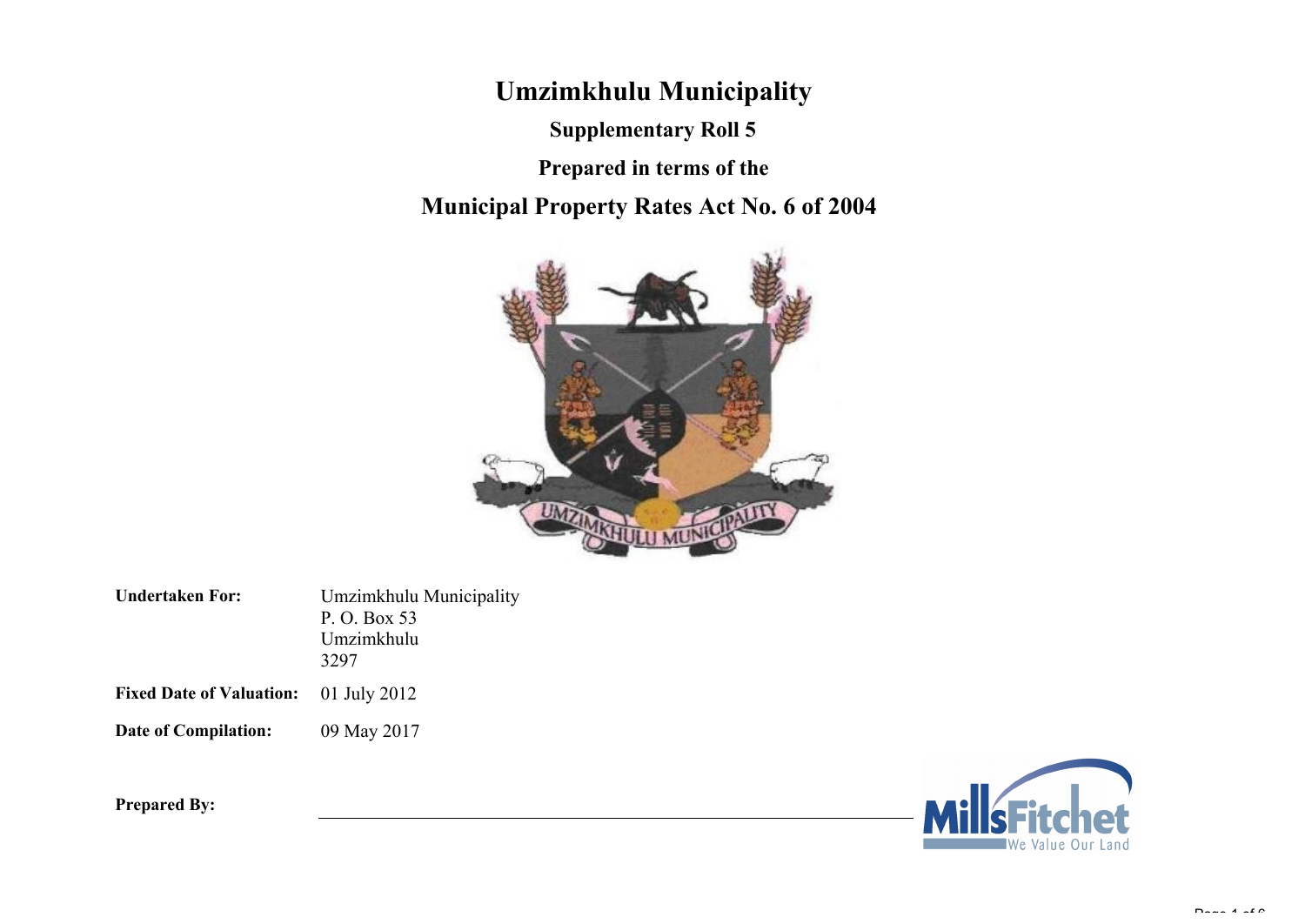**Categories:**

## RESIDENTIAL RES STATE OWNED STATE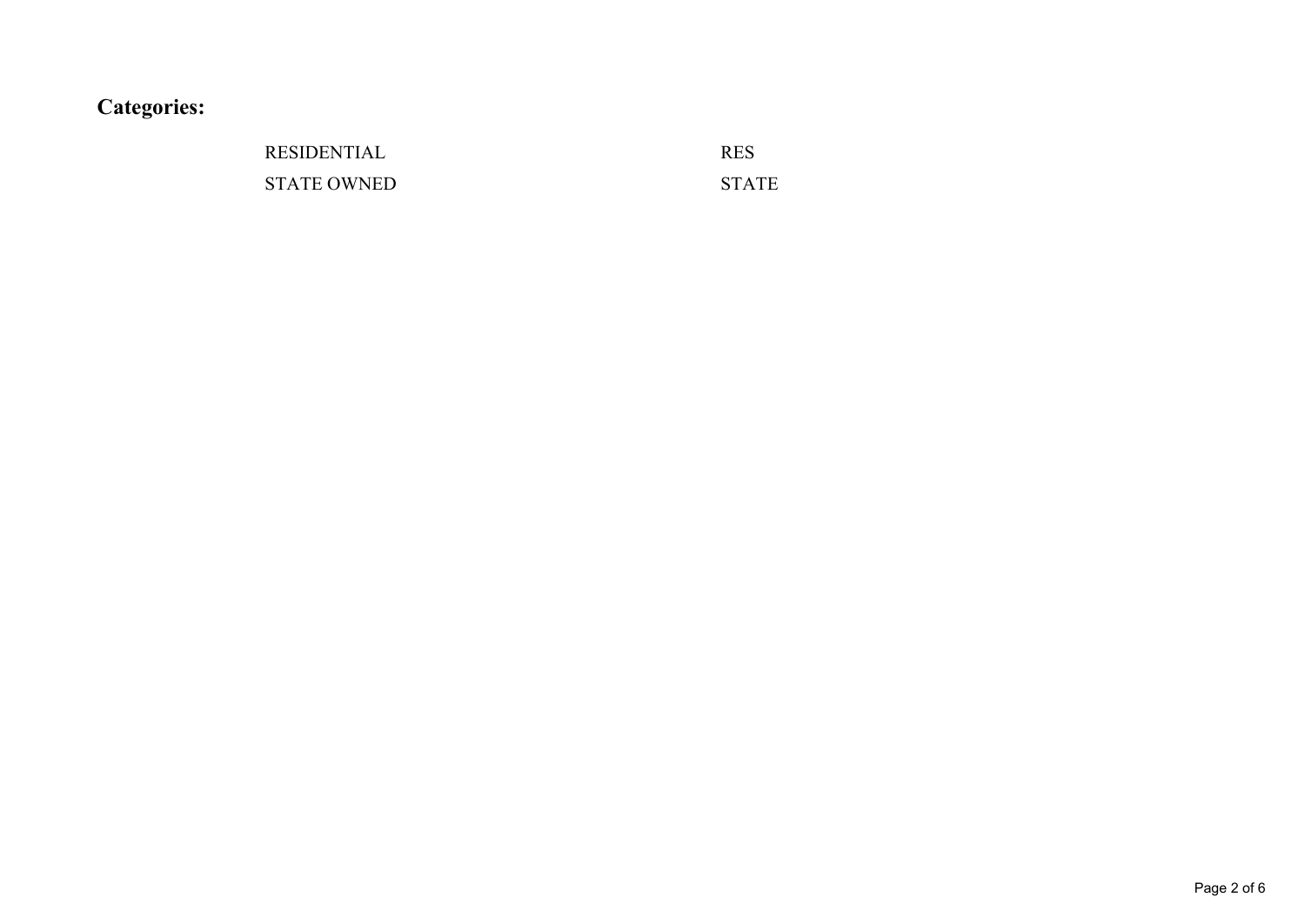#### **Unity-of-Use Valuations**

On the Valuation Roll, the value of the Farm Unit is displayed against a designated Master Property. The Master Property is usually listed first with the remaining units that make up the Farm Unit listed directly below. A reference number has been created using the Erf and Portion of the Master Property, and is used to easily identify the individual properties that make up the Unity-of-Use property. This is displayed in the Unit Column on the Valuation Roll. An asterisk (\*) at the end of this reference number denotes the Master Property. (Please note that the displayed Extent is the extent of the Master Property and not the Combined Extent.)

In the example below, the 3 properties highlighted in blue have been valued in Unity-of-Use. The Combined Market Value for all 3 properties is R475,000. This value is displayed against the Master Property highlighted in the red box. The other two properties have an asterisk (\*) under Market Value, as their value isincluded in the value displayed against the Master Property.

This principal has also been applied in some cases to other categories of properties such as Commercial and Industrial properties, where similar dependencies exist between adjoining properties.

|       |                 |   | TVIGHTT TVPOLLY           |                          | onity-or-ose (Compiled) value |                |                     |            |
|-------|-----------------|---|---------------------------|--------------------------|-------------------------------|----------------|---------------------|------------|
|       |                 |   | Erf No. Ptn Rem Farm Name | Owner                    | Category                      | Extent         | <b>Market Value</b> | Unit       |
| 205 l |                 |   | Farm No.205               |                          | Agricultural Smallholding     | 25.6489 Hal    | R 300,000           |            |
| 162   | οI              | R | Farm No.162               |                          | Agriculture                   | 394.4216 Ha    | R 564,000           |            |
| 177   |                 |   | Farm No. 777              | 177 Farms CC Agriculture |                               | 115.1500 Ha    | R 475,000 u177-1*   |            |
| 177   |                 |   | Farm No. 777              | 177 Farms CC Agriculture |                               | 21.7770 Ha *   |                     | $u177-1$   |
| 177   |                 |   | Farm No. 777              | 177 Farms CC Agriculture |                               | 52.6143 Ha $*$ |                     | $.177 - 1$ |
| 194   | ЯI              | R | Farm No.194               |                          | Agriculture                   | 105.9244 Ha    | R 350,000           | u194-6R*   |
| 194   |                 | R | Farm No.194               |                          | Agriculture                   | 2.2072 Ha      |                     | u194-6R    |
| 180   | 13 <sub>1</sub> | R | Farm No.180               |                          | Agricultural Smallholding     | 6.7049 Ha      | R/45,000            |            |
| 180   | 61              |   | Farm No.180               |                          | Agricultural Smallholding     | 22.6485 Ha     | ∱R 110,000          |            |

Linity of Liea (Combinad) Value

Ref No. (Erf-Portion of Main Property) that links the Unity-Of-Use properties

Main Droporty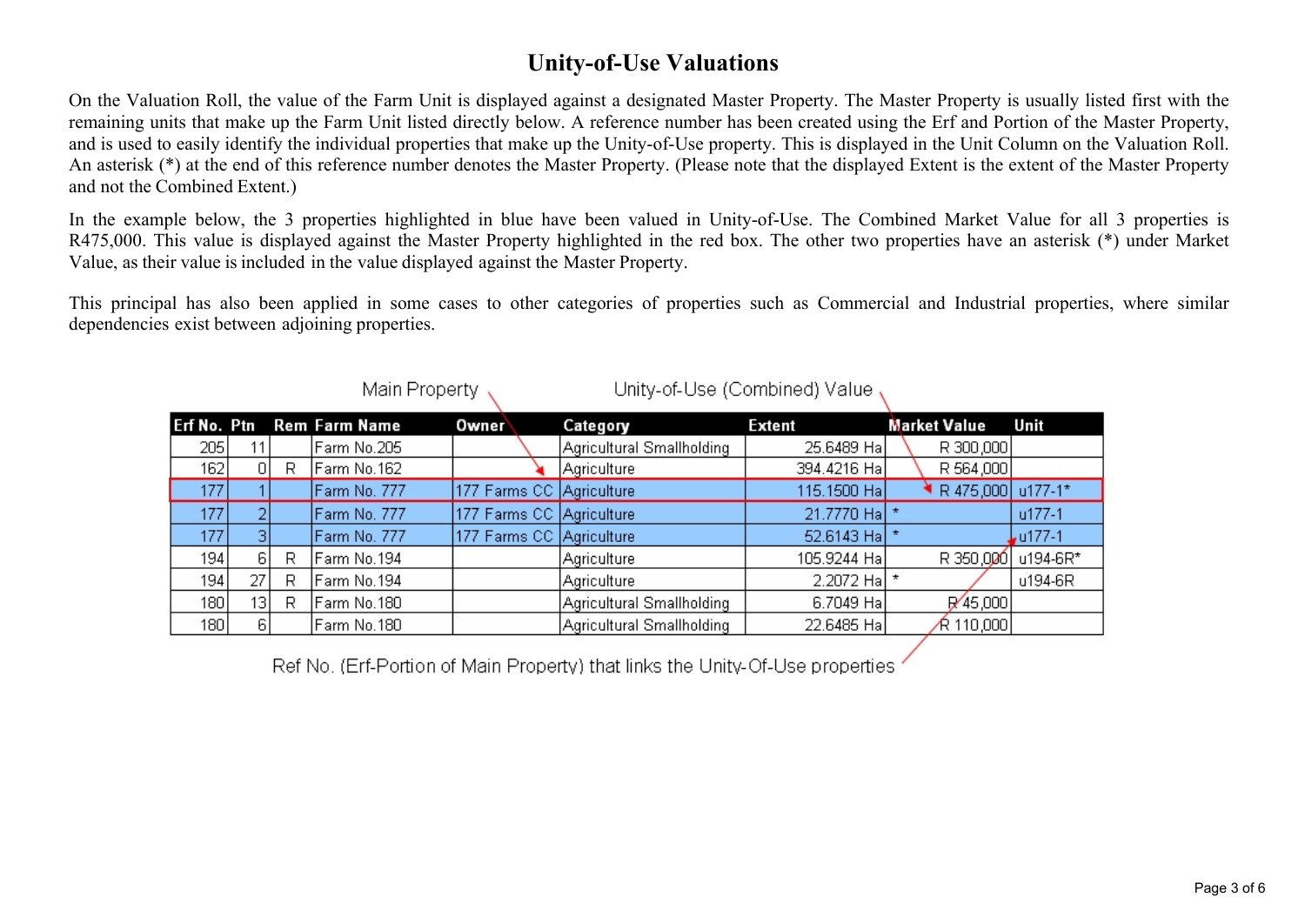# **RESIDENTIAL**

| <b>Ptn Rem</b><br>.<br>-. | <b>Name</b><br>–<br>rown N | Owner                                                                                                 | Category   | al Address <sup>1</sup><br>$\overline{\phantom{a}}$<br>Ph<br>.                                                  | Extent  | ket Value<br>Mar | <b>Unit</b> |
|---------------------------|----------------------------|-------------------------------------------------------------------------------------------------------|------------|-----------------------------------------------------------------------------------------------------------------|---------|------------------|-------------|
| 674                       | <b>UMZIMKHULU</b>          | $\cdots$<br>$I$ $I$ $I$ $I$ $I$<br>$\overline{\phantom{a}}$<br>ELMA<br><b>VVUNG</b><br>וכטטוו<br>. NP | <b>RES</b> | --<br><b>LINA</b><br>$.7$ INAV $^{\circ}$<br>$\sim$ $\sim$ $\sim$ $\sim$<br>flULU<br>6/4<br>UMZ<br>. K 1<br>⊢RF | .108 m² | R 99.000         |             |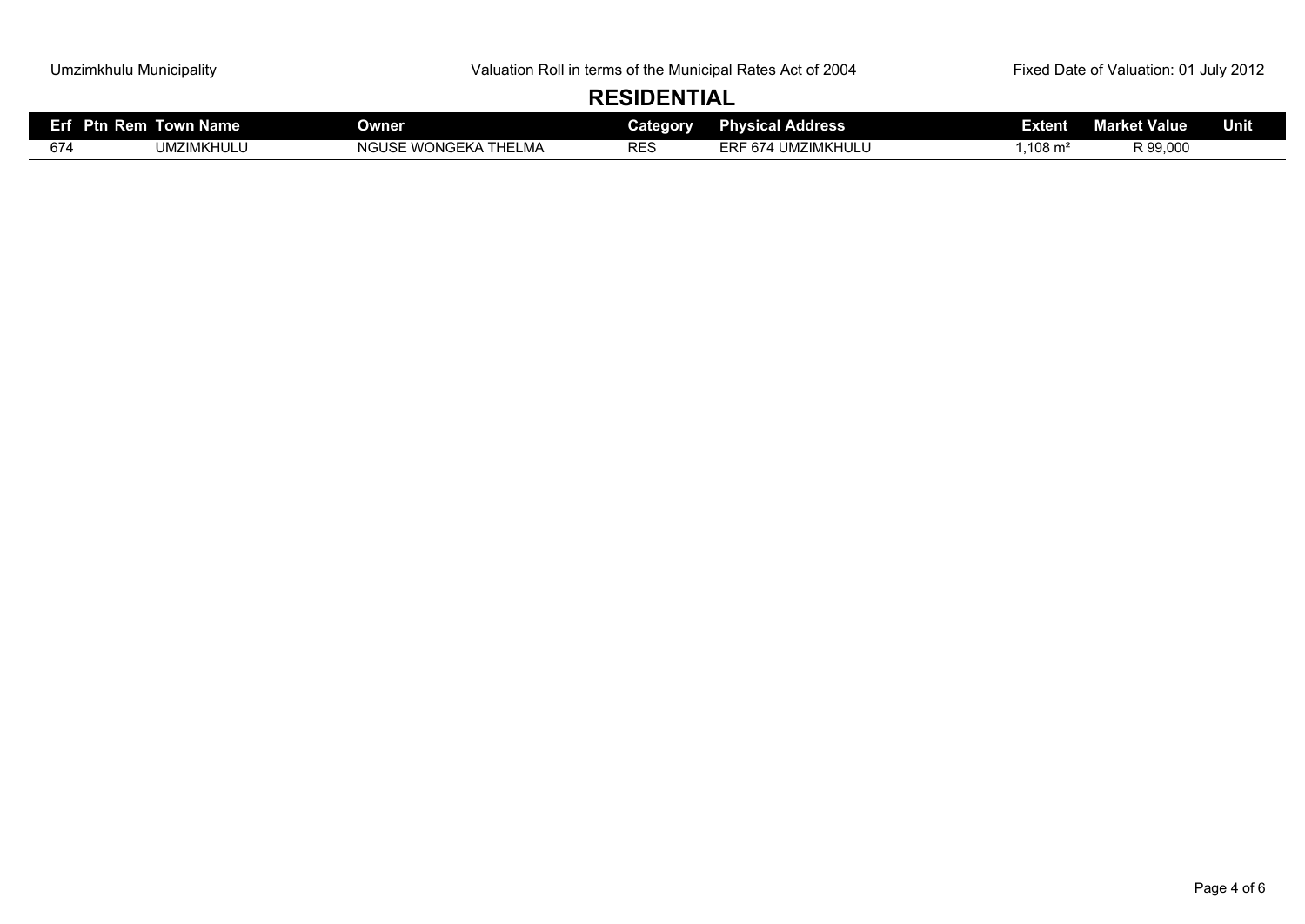# **STATE OWNED**

|     | Erf Ptn Rem Town Name | <b>Owner</b>                      | <b>Category</b> | <b>Physical Address</b> | <b>Extent</b> | <b>Market Value</b> | <b>Unit</b> |
|-----|-----------------------|-----------------------------------|-----------------|-------------------------|---------------|---------------------|-------------|
| 173 | <b>RIETVLEI</b>       | KZN DEPARTMENT OF PUBLIC<br>WORKS | STATE           | EMBUZWENI JUNIOR SCHOOL | l.355.8905 Ha | R 1,885,000         |             |
| 152 | UMZIMKHULU            | KZN HEALTH DEPARTMENT             | <b>STATE</b>    | <b>EMBIZWENI CLINIC</b> | 7.966.1000 Ha | R 910,000           |             |